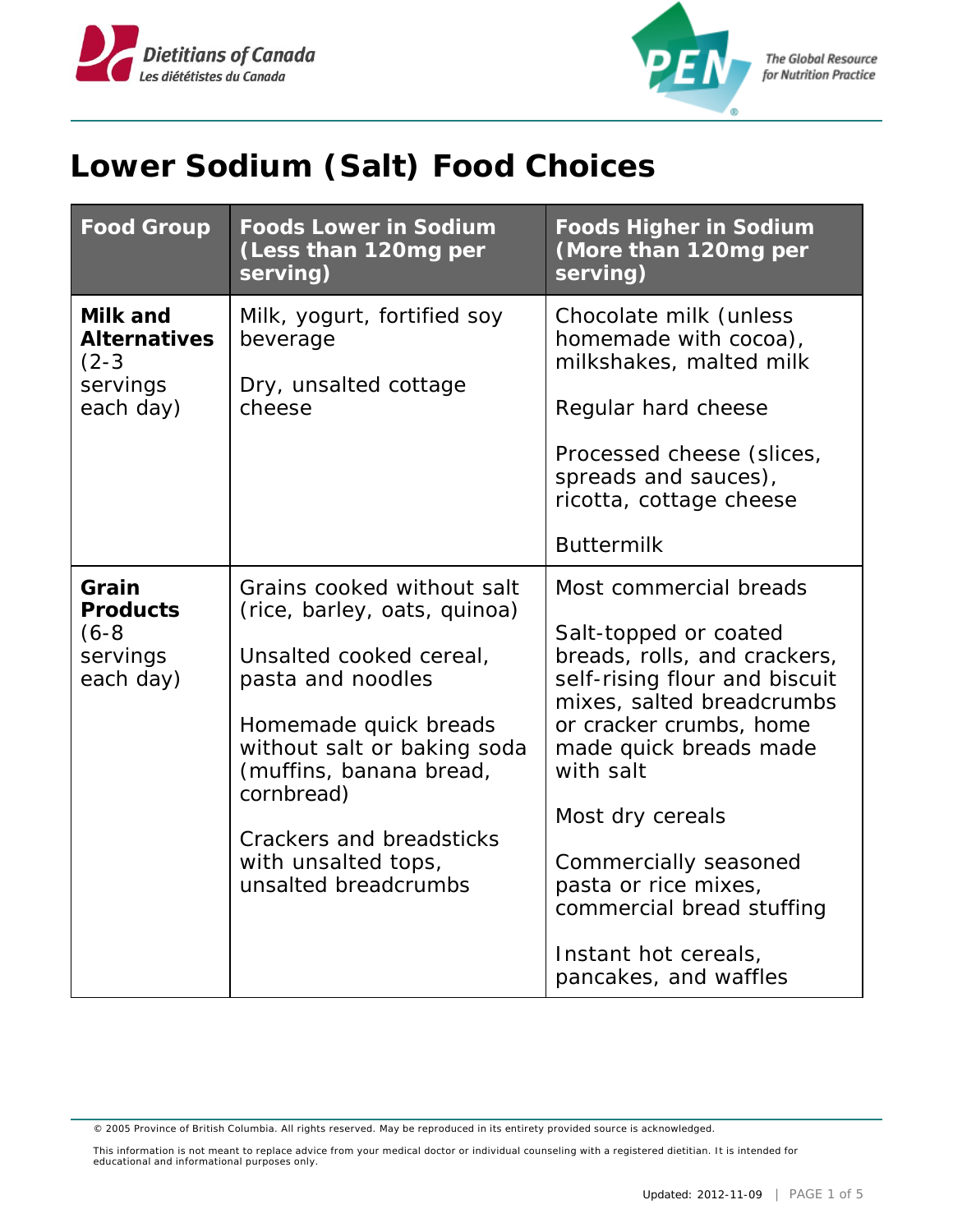



**The Global Resource** for Nutrition Practice

| <b>Food Group</b>                                                   | Foods Lower in Sodium<br>(Less than 120mg per<br>serving)                                                                                                                                                                                                          | <b>Foods Higher in Sodium</b><br>(More than 120mg per<br>serving)                                                                                                                                                                                                                                                                                                          |
|---------------------------------------------------------------------|--------------------------------------------------------------------------------------------------------------------------------------------------------------------------------------------------------------------------------------------------------------------|----------------------------------------------------------------------------------------------------------------------------------------------------------------------------------------------------------------------------------------------------------------------------------------------------------------------------------------------------------------------------|
| Meat and<br><b>Alternatives</b><br>$(2-3)$<br>servings<br>each day) | Any fresh meat, poultry,<br>fish or shellfish<br>Low sodium canned fish<br>and beans (or regular if<br>drained and rinsed)<br>Eggs and egg substitutes<br>Unsalted nuts, seeds, and<br>unsalted nut/seed butter<br>Cooked dried peas, beans<br>and lentils<br>Tofu | Any meat, poultry, fish or<br>shellfish that has been<br>salted, smoked, cured,<br>koshered, marinated,<br>pickled, canned or<br>commercially breaded<br>Frozen meat, poultry, fish<br>and shellfish can be high in<br>salt. Check the label.<br>Processed meats: bacon,<br>cold cuts, ham, hot dogs,<br>sausage, imitation seafood<br>Sardines, anchovies<br>Pickled eggs |
|                                                                     |                                                                                                                                                                                                                                                                    | Salted nuts and seeds and<br>their butters                                                                                                                                                                                                                                                                                                                                 |

| <b>Food Group</b>                                            | Foods Lower in Sodium<br>(Less than 120mg per<br>serving)                                                                                                                                              | <b>Foods Higher in Sodium</b><br>(More than 120mg per<br>serving)                                                                                                                                                                                   |
|--------------------------------------------------------------|--------------------------------------------------------------------------------------------------------------------------------------------------------------------------------------------------------|-----------------------------------------------------------------------------------------------------------------------------------------------------------------------------------------------------------------------------------------------------|
| Vegetables<br>and Fruit<br>$7 - 10$<br>servings<br>each day) | Fresh and frozen vegetables<br>All fruit including fresh,<br>frozen, canned and juices<br>Low sodium or no sodium<br>added canned vegetables<br>Regular tomato paste<br>Low sodium vegetable<br>juices | Regular canned vegetables,<br>sauerkraut, pickled<br>vegetables, and others<br>prepared in brine (pickles,<br>olives)<br>Frozen vegetables in sauces<br>Regular vegetable or<br>tomato juices<br>Instant and processed<br>potato or vegetable mixes |

© 2005 Province of British Columbia. All rights reserved. May be reproduced in its entirety provided source is acknowledged.

This information is not meant to replace advice from your medical doctor or individual counseling with a registered dietitian. It is intended for educational and informational purposes only.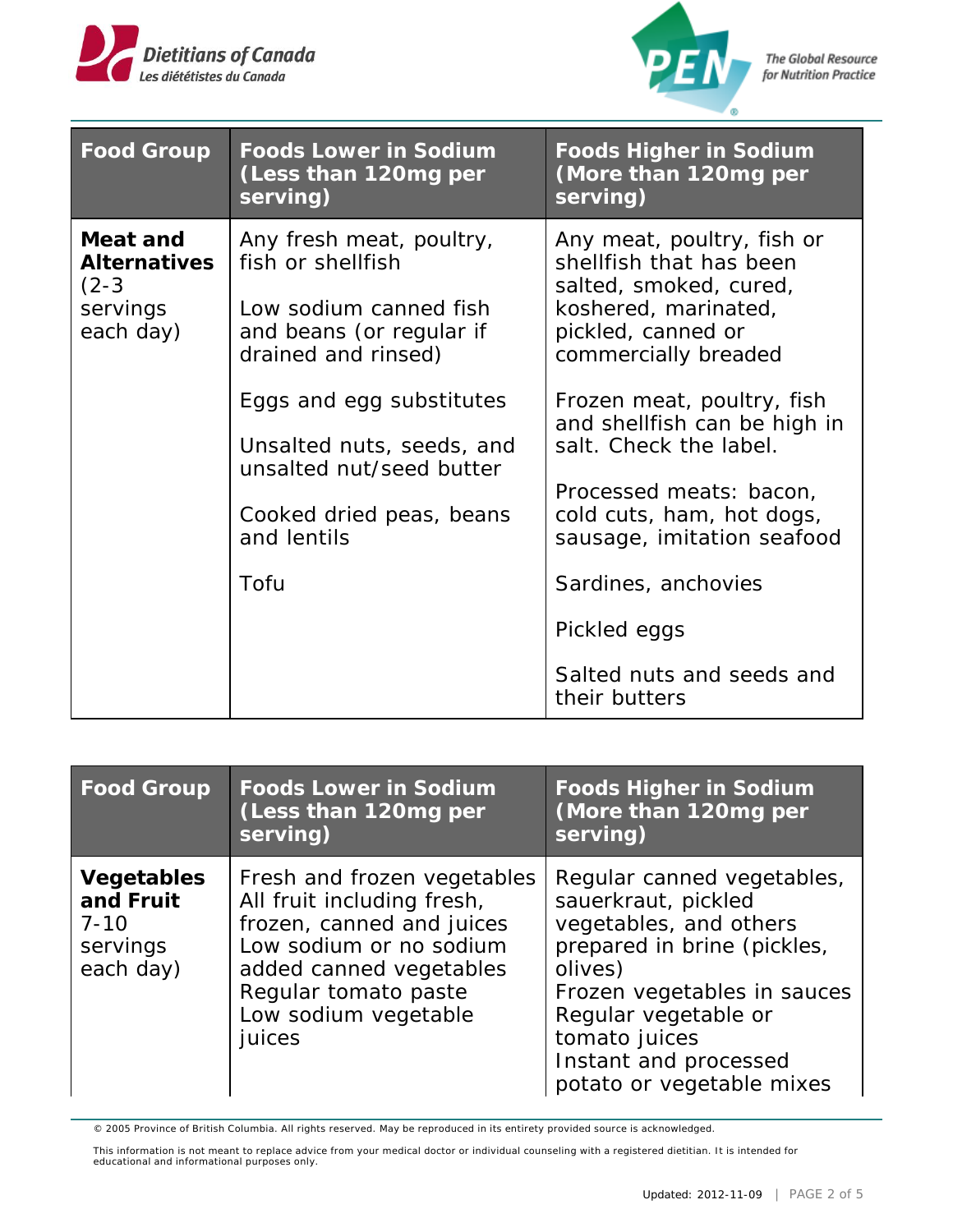



| Soups | Low sodium canned broth<br>or bouillon                         | Dips made with dried soup<br>mixes or processed cheese |
|-------|----------------------------------------------------------------|--------------------------------------------------------|
|       | Low sodium broth or<br>bouillon cubes/granules                 | Regular salad dressings                                |
|       | Homemade broth and soup<br>made with low sodium<br>ingredients |                                                        |

| <i>Food Group</i> | <b>Foods Lower in Sodium</b><br>(Less than 120mg per<br>serving)                                          | <b>Foods Higher in Sodium</b><br>(More than 120mg per<br>serving)                   |
|-------------------|-----------------------------------------------------------------------------------------------------------|-------------------------------------------------------------------------------------|
| Other Foods       | Onions, garlic, ginger,<br>horseradish                                                                    | Salt (Sea salt, rock salt,<br>kosher salt)                                          |
|                   | Pepper, herbs, spices,<br>vinegar, lemon or lime<br>juice, hot pepper sauce,<br>salt substitute made from | Salt substitutes containing<br>salt (Half Salt <sup>®</sup> )                       |
|                   | potassium chloride, with<br>doctor's approval<br>(NuSalt®, NoSalt®, Salt-                                 | Any seasoning with salt<br>(garlic salt, celery salt,<br>onion salt, seasoned salt) |
|                   | It $\mathbb{R}$ , Spike $\mathbb{R}$ ).                                                                   | Meat tenderizers,<br>monosodium glutamate                                           |
|                   | Salt substitutes made from<br>herb/spice blends (e.g.                                                     | (MSG)                                                                               |
|                   | Mrs. Dash $\circledR$ )                                                                                   | Regular soy sauce, sodium-<br>reduced soy sauce,                                    |
|                   | Low-sodium condiments<br>(low sodium ketchup, low                                                         | Worcestershire sauce                                                                |
|                   | sodium barbecue sauce)                                                                                    | Most processed sauces<br>(barbecue, regular and                                     |
|                   | Homemade salsa                                                                                            | reduced sodium teriyaki,<br>and steak sauces)                                       |
|                   | Unsalted snack foods<br>(popcorn, pretzels, tortilla<br>chips, potato chips)                              | Canned or dried gravy                                                               |

<sup>© 2005</sup> Province of British Columbia. All rights reserved. May be reproduced in its entirety provided source is acknowledged.

This information is not meant to replace advice from your medical doctor or individual counseling with a registered dietitian. It is intended for educational and informational purposes only.